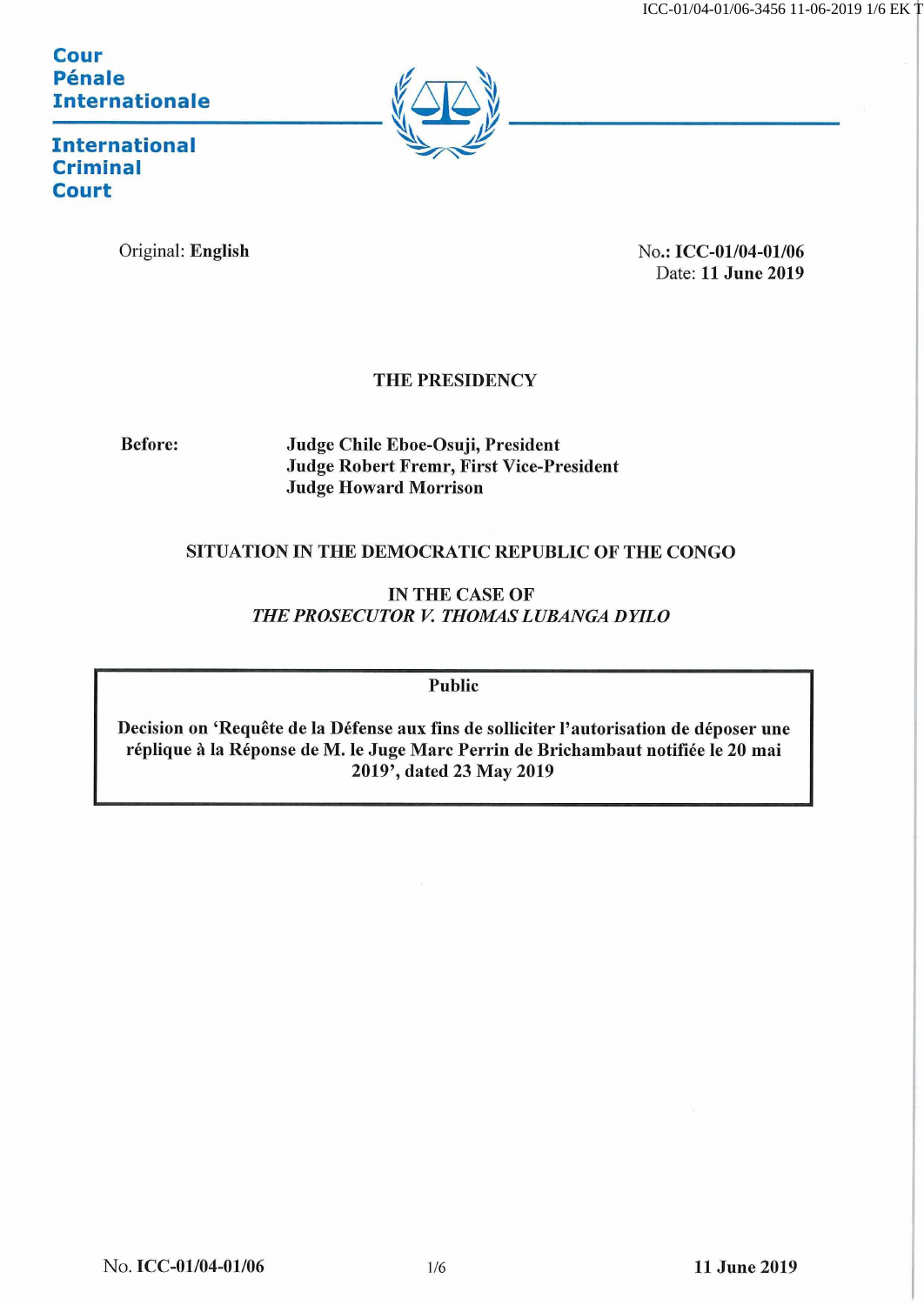# **To be notified in accordance with regulation 31 of the** *Regulations of the Court* **to:**

| The Office of the Prosecutor                | <b>Counsel for the Defence</b><br>Ms Catherine Mabille |
|---------------------------------------------|--------------------------------------------------------|
|                                             | Ms Jean-Marie Biju-Duval                               |
| <b>Legal Representatives of the Victims</b> |                                                        |
| Mr Luc Walleyn                              | <b>Legal Representatives of Applicants</b>             |
| Mr Franck Mulenda                           |                                                        |
| Ms Carine Bapita Buyangandu                 |                                                        |
| Mr Joseph Keta Orwinyo                      | <b>Unrepresented Applicants</b>                        |
| Mr Paul Kabongo Tshibang                    | (Participation/Reparation)                             |
| The Office of Public Counsel for Victims    | The Office of Public Counsel for the                   |
| Ms Paolina Massida                          | Defence                                                |
| Ms Sarah Pellet                             |                                                        |
|                                             | <b>Trust Fund for Victims</b>                          |
| <b>States' Representatives</b>              |                                                        |

#### **REGISTRY**

**Registrar** Mr Peter Lewis

**Other** Trial Chamber II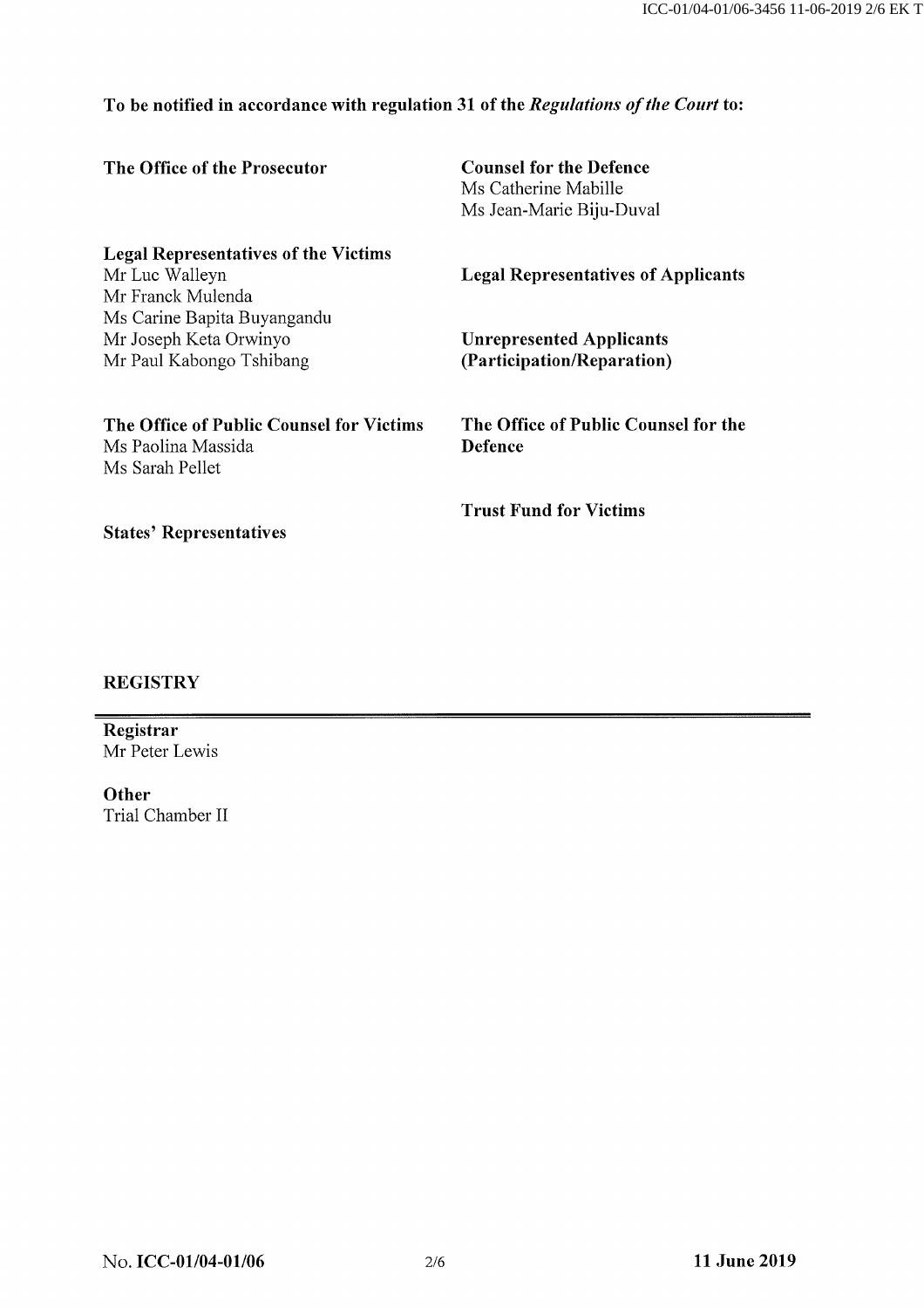The *ad hoc* Presidency of the International Criminal Court ('Court' or 'ICC'), in the case of *The Prosecutor* v. *Thomas Lubanga Dyilo,* has before it the '*Requete de la Defense anx fins de solliciter I 'antonsation de deposer une replique a la Reponse de M. le Jnge Marc Perrin de Brichambaut notifiee le 20 mai 2019*' filed on 23 May 2019 ('Leave to Reply Request') by the Defence of Mr Lubanga ('Defence') requesting the *ad hoc* Presidency to grant it leave to reply to Judge Perrin de Brichambaut's written observations to the Defence's request for disqualification dated 10 April 2019.

## **I. PROCEDURAL HISTORY**

- 1. On 3 March 2015, the Appeals Chamber issued an amended order for reparation referring the case of *The Prosecutor v Thomas Lubanga Dyilo* to a newly appointed trial chamber.<sup>1</sup> The Presidency referred the case to Trial Chamber  $II<sup>2</sup>$  which designated Judge Perrin de Brichambaut as Presiding Judge.<sup>3</sup>
- 2. On 17 May 2017, Judge Perrin de Brichambaut gave a presentation at the Beijing University ('17 May 2017 Presentation').4
- 3. On 10 April 2019, the Defence filed its '*Requete urgente de la Defense aux fins de récusation de M le Juge Marc Perrin de Brichambaut*' requesting the Presidency to order the disqualification of Judge Perrin de Brichambaut ('Disqualification Request').<sup>5</sup> The transcript of the 17 May 2017 Presentation was annexed to the Disqualification Request.<sup>6</sup>
- 4. On 16 April 2019, Judge Perrin de Brichambaut requested to be excused from exercising his Presidency functions in respect of the Disqualification Request,<sup>7</sup> which was granted by the *ad hoc* Presidency on 14 May 2019.<sup>8</sup>

<sup>&</sup>lt;sup>1</sup> Order for reparations (amended), 3 March 2015, ICC-01/04-01/06-3129-AnxA

<sup>2</sup> Decision refemng the case of *The Prosecutor* v *Thomas Lubanga Dyilo* to Trial Chambei II, 17 Maich 2015, ICC-01/04-01/06-3131

<sup>&</sup>lt;sup>3</sup> Ordonnance notifiant l'élection du juge président, 24 Maich 2015, ICC-01/04-01/06-3132

<sup>&</sup>lt;sup>4</sup> Annex 1 to Requête urgente de la Défense aux fins de récusation de M le Juge Marc Perim de Brichambaut, 10 April 2019, ICC-01/04-01/06-3451 -Anxl

<sup>&</sup>lt;sup>5</sup> Requête urgente de la Défense aux fins de récusation de M le Juge Maic Perrin de Brichambaut, 10 April 2019, ICC-01/04-01/06-3451-Conf.

 $6$  Annex 1 to Requête urgente de la Défense aux fins de récusation de M le Juge Maic Perrin de Biichambaut, 10 April 2019, ICC-01 /04-01/06-3451 -Anx 1

 $^7$  Annex 1 to Notification concerning the 'Requête uigente de la Défense aux fins de récusation de M le Juge Marc Perrin de Brichambaut' dated 10 April 2019, 20 May 2019, ICC-01/04-01/06-3454-Anx1

<sup>&</sup>lt;sup>8</sup> Annex 2 to Notification concerning the 'Requête urgente de la Défense aux fins de 1écusation de M le Juge Maic Perrin de Brichambaut' dated 10 April 2019, 20 May 2019, ICC-01/04-0l/06-3454-Anx2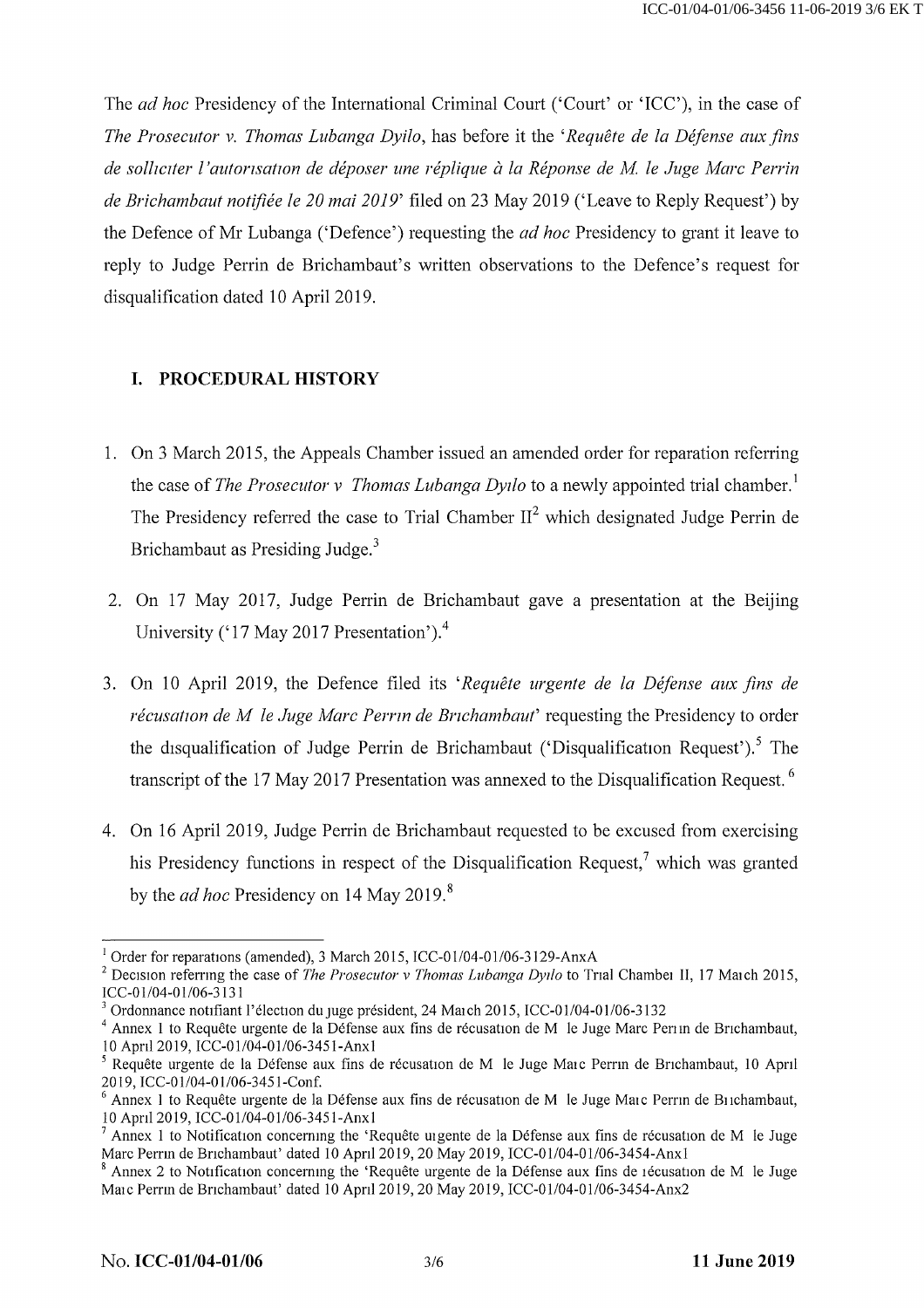- 5. On 23 April 2019, the Office of the Public Counsel for Victims and the Legal Representatives of Victims V01 filed responses to the Disqualification Request.<sup>9</sup>
- 6. On 16 May 2019, Judge Perrin de Brichambaut filed written observations to the Disqualification Request (the 'Observations').<sup>10</sup>
- 7. On 20 May 2019, the *ad hoc* Presidency notified to the parties, *inter aha,* Judge Perrin de Brichambaut's written observations. The *ad hoc* Presidency also notified that a plenary of judges would be convened on 17 June 2019 to address the Disqualification Request  $^{11}$
- 8. On 23 May 2019, the Defence filed the Leave to Reply Request, requesting leave to reply to Judge Perrin de Brichambaut's Observations.<sup>12</sup>

#### **II. MERITS**

- 9. The Presidency, in consultation with the plenary of judges, notes that the Leave to Reply Request seeks to reply to the Observations, pursuant to regulation 24(5) of the Regulations of the Court ( 'Regulations'), on the basis that:
	- (i) it is unclear whether the disqualification request should be assessed on the basis of the written tianscript of the 17 May 2017 Presentation or the audio-visual recording thereof (which the Defence seeks permission to provide).<sup>13</sup> This question appears connected to the second question raised in the Defence request, namely that the audio-visual record may provide additional clarity as to whether Judge Perrin de Brichambaut's statement about the number of victims is posed as a question or not;<sup>14</sup> and

<sup>&</sup>lt;sup>9</sup> OPCV response to the Defence 'Requête urgente de la Défense aux fins de récusation de M le Juge Marc Perrin de Brichambaut', 23 April 2019, ICC-01/04-01/06-3452, Réponse des Représentants légaux des victimes V01 à 'la Requête de la Défense aux fins de récusation de M le Juge Marc Perrin de Brichambaut' déposée le 10 avul 2019, 23 April 2019, ICC-01/04-01/06-3453-Conf

<sup>&</sup>lt;sup>10</sup> Annex 3 to Notification concerning the 'Requête urgente de la Défense aux fins de récusation de M le Juge Marc Perrin de Brichambaut' dated 10 Apiil 2019, 20 May 2019, ICC-01/04-01/06-3454-Anx3

<sup>&</sup>lt;sup>11</sup> Notification concerning the 'Requête urgente de la Défense aux fins de récusation de M le Juge Marc Perin de Brichambaut' dated 10 April 2019, 20 May 2019, ICC-01/04-01/06-3454

<sup>&</sup>lt;sup>2</sup> Requête de la Défense aux fins de solliciter l'autonsation de déposer une réplique à la Réponse de M le Juge Marc Perrm de Brichambaut notifiee le 20 mai 2019, 23 May 2019, ICC-01/04-01/06-3455

<sup>&</sup>lt;sup>13</sup> Application, paras 6-8

<sup>&</sup>lt;sup>14</sup> Application, paras 9-13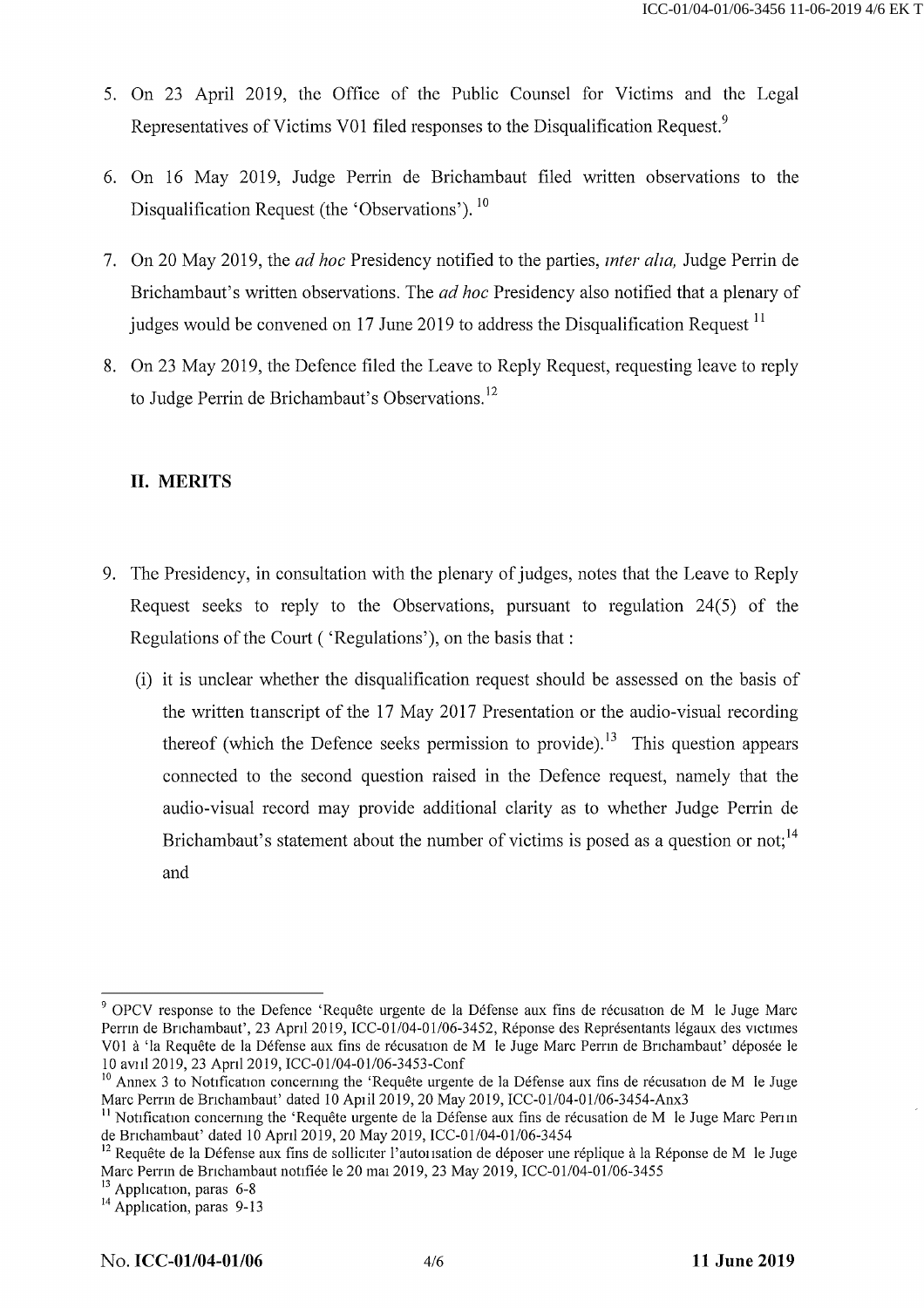- (ii) the Observations erroneously interpret the Defence's arguments concerning the methodology adopted by Trial Chamber II to determine the number of victims.<sup>15</sup>
- 10. The *ad hoc* Presidency, in consultation with the plenary of judges, considers that regulation 24 of the Regulations is ill-suited for application to the exceptional procedure governing a request for the disqualification of a judge. The procedural requirements of a disqualification request are clearly established by article 41(2) of the Rome Statute and rule 34(2) of the Rules of Procedure and Evidence. In this regard, the Observations are submitted pursuant to these provisions and are not simply a response within the meaning of regulation 24 of the Regulations, nor does a Judge the subject of a disqualification request become a "participant" in the case or proceedings within the meaning of regulation 24 by filing such Observations.
- 11. The *ad hoc* Presidency, in consultation with the plenary of judges, recalls the plenary of judges' previous finding that:

the 'equality of arms' perspective, entailing an application, response and reply, which exists between parties in litigation, is not an automatic consideiation between a party and a judge trying a case <sup>16</sup>

12. Nonetheless, the *ad hoc* Presidency, in consultation with the plenary of judges, considers that the first and second questions raised by the Defence essentially concern the question of whether the plenary should consider the transcript of the 17 May 2017 Presentation or the audio-visual record. The former has been placed before the *ad hoc* Presidency, whereas the latter has not. The *ad hoc* Presidency, in consultation with the plenary of judges, notes that, in order to have a complete evidential record before the plenary of judges, it may be useful to receive a copy of the audio-visual recording of the 17 May 2017 Presentation.<sup>17</sup> There is no further need for submissions on this matter – the plenary itself is entirely capable of assessing the evidence placed before it and giving it weight as it considers necessary. In respect of the Defence request to make further submissions as the Defence contends that Judge Perrin de Brichambaut has erroneously characterised the

<sup>&</sup>lt;sup>15</sup> Application, paras 14-16

<sup>16</sup> *The Prosecutor* **v** *Jean-Pierre Bemba Gombo, Anne Kilolo Musamba, Jean-Jacques Mangenda Kabongo, Fidele Babala Wandu & Narcisse Ando,* Decision of the Plenary of Judges on the Defence Applications foi the Disqualification of Judge Cuno Tarfusser fiom the case of The Piosecutor v Jean-Pierre Bemba Gombo, Aimé Kilolo Musamba, Jean-Jacques Mangenda Kabongo, Fidele Babala Wandu and Narcisse Ando, 20 June 2014, ICC-01/05-01/13-511-Anx, para. 12.

<sup>&</sup>lt;sup>17</sup> A minoiity of six judges were unable to concur with this finding They considered, *inter alia*, that the receipt of such audio-visual lecord would not be necessary for the determination of the Disqualification Request and/or may be inconsistent with the nature of disqualification procedures before plenary